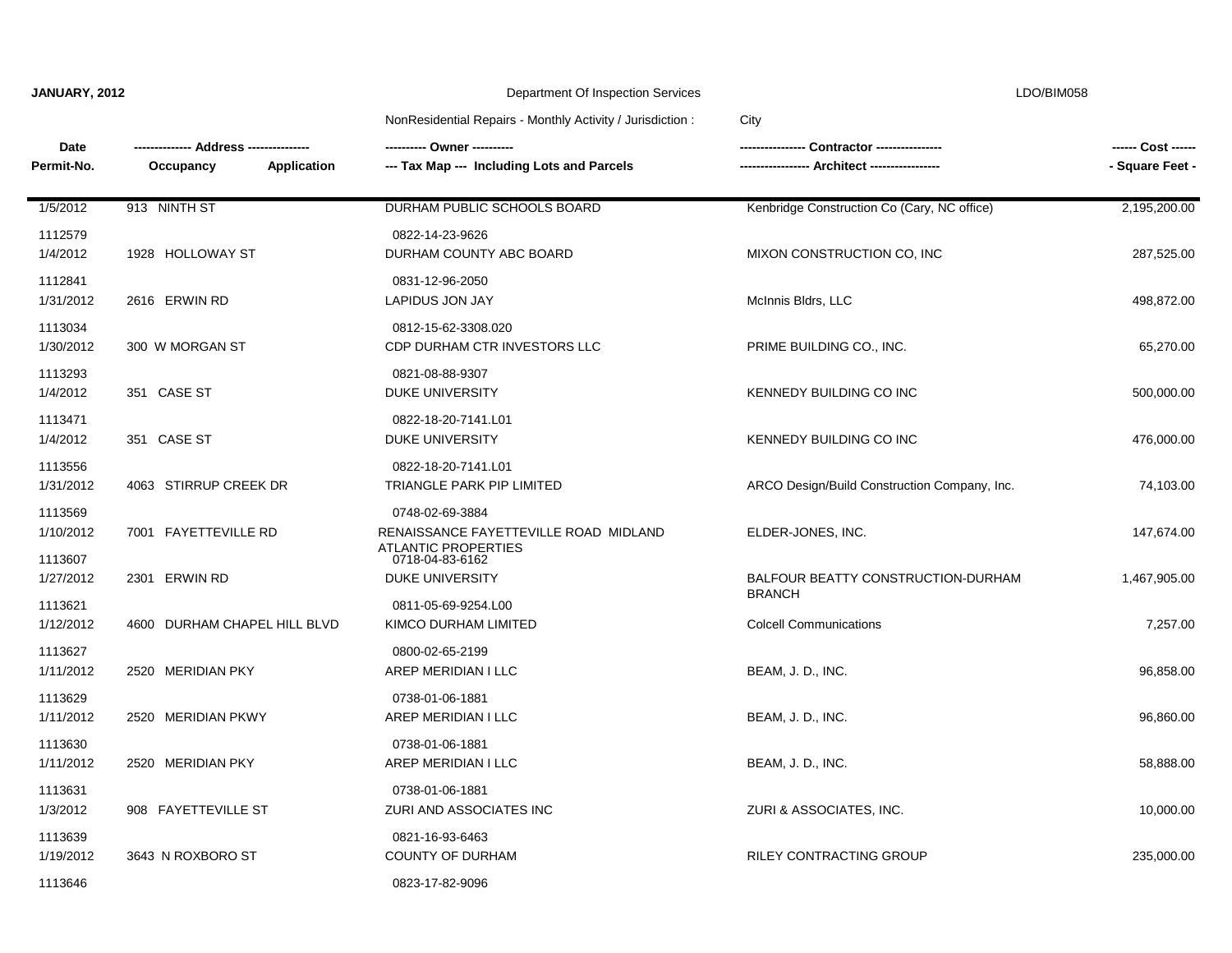|  |  | JANUARY, 2012 |  |
|--|--|---------------|--|
|  |  |               |  |

#### **Department Of Inspection Services** LDO/BIM058

# NonResidential Repairs - Monthly Activity / Jurisdiction : City

| Date<br>Permit-No.   | Application<br>Occupancy | ---------- Owner ----------<br>--- Tax Map --- Including Lots and Parcels |                                                         | ------ Cost ------<br>- Square Feet - |
|----------------------|--------------------------|---------------------------------------------------------------------------|---------------------------------------------------------|---------------------------------------|
| 1/5/2012             | 502 RIGSBEE AVE          | <b>CLEARSENSE PROPERTIES LLC</b>                                          | <b>BUILDSENSE, INC.</b>                                 | 89,424.00                             |
| 1113679<br>1/5/2012  | 502 RIGSBEE AVE          | 0821-08-98-6996<br>CLEARSENSE PROPERTIES LLC                              | BUILDSENSE, INC.                                        | 34,672.00                             |
| 1113680<br>1/19/2012 | 101 CIRCUIT DR           | 0821-08-98-6996<br><b>DUKE UNIVERSITY</b>                                 | SKANSKA USA BUILDING, INC.                              | 1,241,369.00                          |
| 1113685<br>1/10/2012 | 120 BASSETT DR           | 0811-05-69-9254.L00<br><b>DUKE UNIVERSITY</b>                             | ROMEO GUEST ASSOC. INC                                  | 245,914.00                            |
| 1113716<br>1/5/2012  | 1501 CAMPUS DR           | 0811-05-69-9254.L00<br>DUKE UNIVERSITY                                    | Thomas Building Co., LLC                                | 231,674.00                            |
| 1113717<br>1/3/2012  | 109 W CHAPEL HILL ST     | 0821-07-49-8761<br><b>MRK PROPERTIES LLC</b>                              | LEE STREET CONSTRUCTION CO                              | 1.00                                  |
| 1113726<br>1/19/2012 | 220 LEIGH FARM RD        | 0821-08-87-1753<br>PARK RIDGE CORPORATE CENTER                            | PRIME BUILDING CO., INC.                                | 215,545.00                            |
| 1113728<br>1/23/2012 | 6910 FAYETTEVILLE RD     | 0708-02-58-1780<br>SOUTHPOINT MALL LLC                                    | Mall Interiors, Inc. - T/A Commercial Contractors, Inc. | 257,410.00                            |
| 1113730<br>1/4/2012  | 6350 QUADRANGLE DR       | 0718-04-64-7017.SPL<br>PROPERTY RESERVE INC                               | MCKENNA CONST. CO. INC.                                 | 162,950.00                            |
| 1113756<br>1/6/2012  | 2300 ENGLERT DR          | 0708-02-66-6865<br>SMP CPW 2300-4915 LLC                                  | PRECISION WALLS INC.                                    | 4,225.00                              |
| 1113760<br>1/13/2012 | 240 LEIGH FARM RD        | 0738-01-20-3415<br>NORTHWESTERN MUTUAL LIFE                               | <b>TRINITY PARTNERS</b>                                 | 219,817.00                            |
| 1113763<br>1/10/2012 | 8210 RENAISSANCE PKWY    | 0708-02-58-5961<br>MIDLAND SOUTHPOINT DEVELOPMENT                         | Dunn Construction Company, J.E.                         | 253,000.00                            |
| 1113778<br>1/27/2012 | 3800 HILLSBOROUGH RD     | 0718-03-33-8993<br><b>INTERSTATE DURHAM LLC</b>                           | Fine Built Construction of North Carolina, Inc.         | 201,062.00                            |
| 1113780<br>1/9/2012  | 2301 ERWIN RD            | 0812-01-28-8370<br>DUKE UNIVERSITY                                        | DUKE UNIVERSITY HEALTH SYSTEM, INC.                     | 9,800.00                              |
| 1113788<br>1/30/2012 | 409 BLACKWELL ST         | 0811-05-69-9254.L00<br><b>CITY OF DURHAM</b>                              | <b>BOVIS LEND LEASE</b>                                 | 243,969.00                            |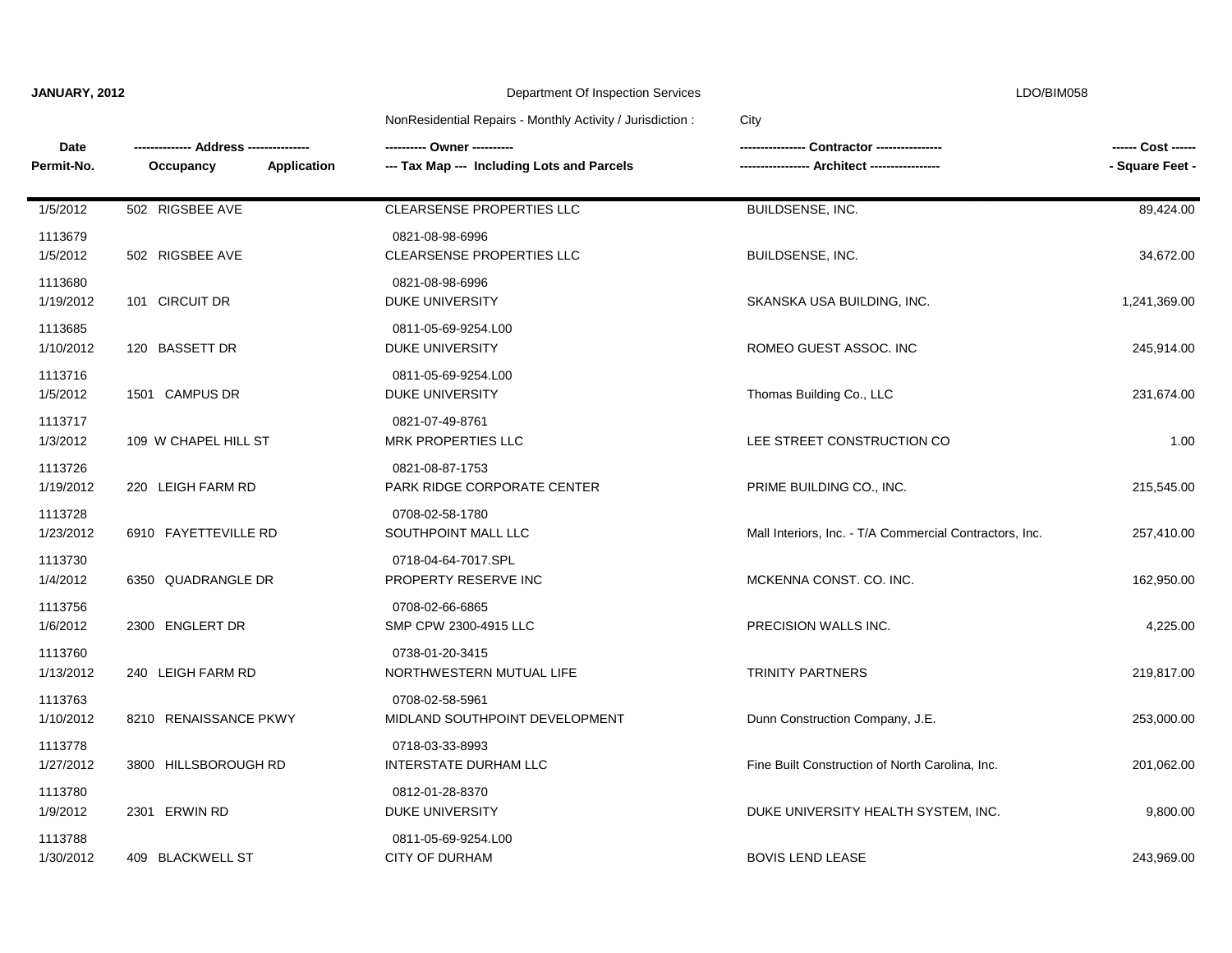| JANUARY, 2012 |  |
|---------------|--|
|---------------|--|

### Department Of Inspection Services **LDO/BIM058**

### NonResidential Repairs - Monthly Activity / Jurisdiction : City

| Date<br>Permit-No.   | Application<br>Occupancy | ---------- Owner ----------<br>--- Tax Map --- Including Lots and Parcels |                                       | - Square Feet - |
|----------------------|--------------------------|---------------------------------------------------------------------------|---------------------------------------|-----------------|
| 1113804<br>1/5/2012  | 7806 NC 751 HWY          | 0821-12-85-3894<br><b>WESTPOINT AT 751 LLC</b>                            | Montgomery Development Carolina Corp. | 875.00          |
| 1113818<br>1/6/2012  | 913 NINTH ST             | 0718-03-12-5634<br>DURHAM PUBLIC SCHOOLS BOARD                            | KENBRIDGE CONSTRUCTION COMPANY, INC.  | 600.00          |
| 1210013<br>1/27/2012 | 4307 EMPEROR BLVD        | 0822-14-23-9626<br>GAVI YORKSHIRE PLACE IC SUB                            | Brookwood Construction, LLC           | 98,625.00       |
| 1210022<br>1/27/2012 | 3800 FARM GATE AVE       | 0747-04-63-6105<br>CROASDAILE COUNTRY CLUB INC                            | DOWNEY, L A, & SON, INC               | 156,475.00      |
| 1210044<br>1/13/2012 | 1600 HILLANDALE RD       | 0813-04-50-6308<br>CCB FOR DURHAM FOUNDATION                              | HALES CONSTRUCTION COMPANY            | 2,175.00        |
| 1210050<br>1/12/2012 | 1701 TW ALEXANDER DR     | 0812-12-97-5217<br>APEX SCHOOL OF THEOLOGY                                | DOWNEY, L A, & SON, INC               | 1.00            |
| 1210073<br>1/20/2012 | 5842 FAYETTEVILLE RD     | 0749-04-70-0967<br><b>SUTTON STATION LLC</b>                              | MIXON CONSTRUCTION CO, INC            | 43,201.00       |
| 1210083<br>1/30/2012 | 3505 HILLSBOROUGH RD     | 0729-03-00-7100<br>MOH PROPERTIES LLC                                     | LEE F. COWPER, INC.                   | 174,685.00      |
| 1210102<br>1/20/2012 | 409 BLACKWELL ST         | 0812-10-46-4199<br><b>CITY OF DURHAM</b>                                  | <b>BOVIS LEND LEASE</b>               | 10,000.00       |
| 1210109<br>1/30/2012 | 4713 GARRETT RD          | 0821-12-85-3894<br>CARILLON ASSISTED LIVING OF                            | Thomas Construction Group, LLC        | 17,500.00       |
| 1210120<br>1/23/2012 | 3500 N ROXBORO RD        | 0800-04-82-4553<br>GS II OXFORD COMMONS LLC                               | TROSA, INC.                           | 100.00          |
| 1210125<br>1/30/2012 | 1637 E LAWSON ST         | 0833-17-12-3953<br>DURHAM TECHNICAL COMMUNITY                             | HUTCHINS CONSTRUCTION CO.             | 139,670.00      |
| 1210130<br>1/26/2012 | 615 DOUGLAS ST           | 0830-07-59-3822<br>HINES GLOBAL REIT HOCK PLAZA I                         | WILSON, C.T., CONST. CO.              | 2,821.00        |
| 1210148<br>1/26/2012 | 4400 EMPEROR BLVD        | 0812-15-72-2463<br>CROWN EMPEROR ASSOCIATES LLC                           | SPEC-CON, INC.                        | 1.00            |
| 1210151              |                          | 0747-04-72-3410                                                           |                                       |                 |